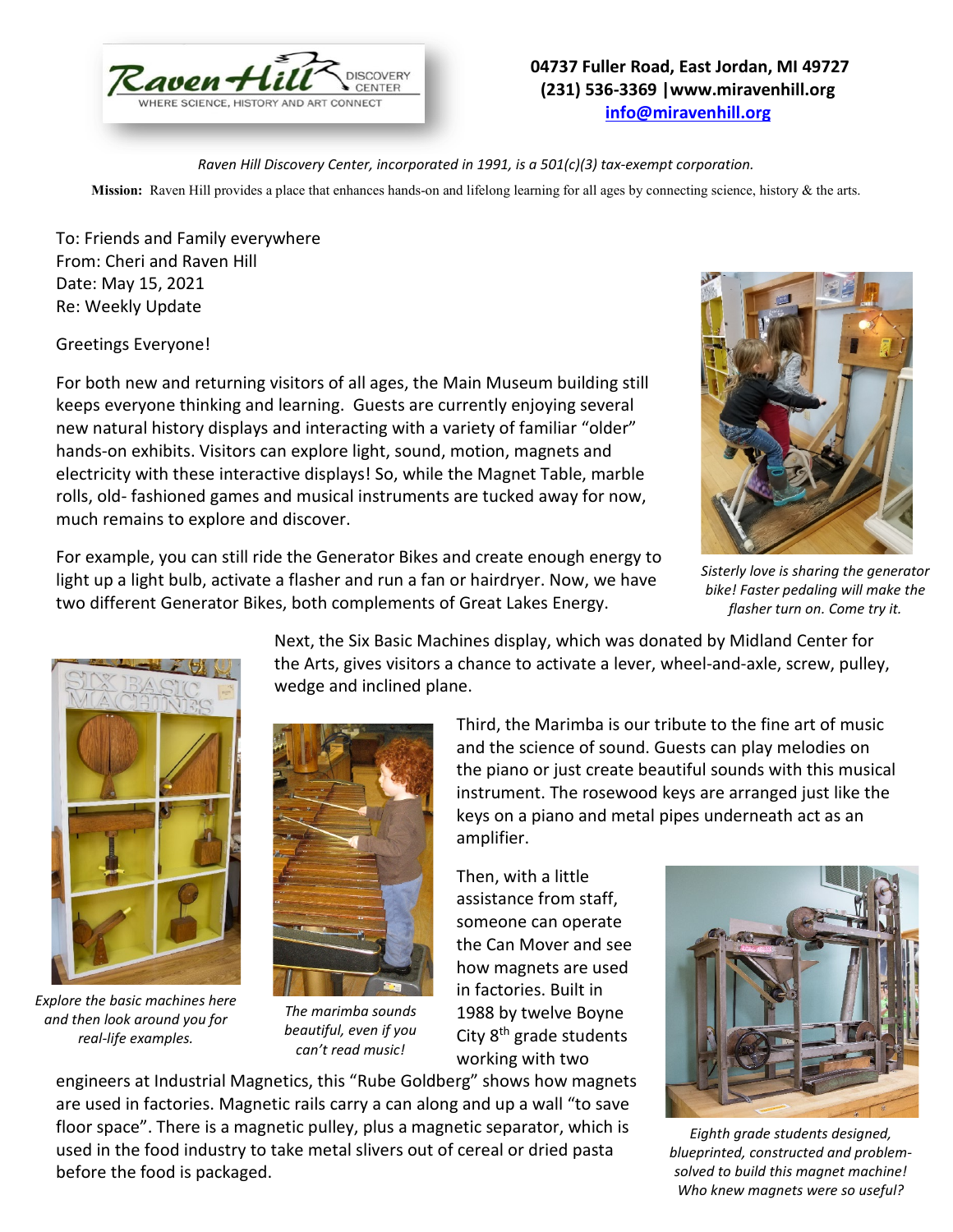

*The small kaleidoscope uses a face as the design "element"!*

Mirrors are always great fun and there are plenty of ways to look at yourself in the mirrors at Raven Hill. Pictures taken inside the large Kaleidoscope or through the small Kaleidoscope are fascinating. The big kaleidoscope was donated by Midland Center for the Arts. Andy Poineau designed and built the small horizontal kaleidoscope.



*How many images of you are there inside the kaleidoscope? Too many to count, that is for sure!*

Visitors can see themselves floating with the Levitator, a donation by Jordan River Arts

Center. There are also concave and convex front-surface mirrors, which create crisp reflections, so visitors can see themselves either right side up (concave mirror) **or** upside down (convex mirror).

The Infinity display continues to engage visitors. Pick the eye holes that are the right height for you and look through them. You will see your eyeballs reflected over and over again in the mirror system.



*Two mirrors facing each other use reflections to create this strange image!*

Between the "old" hands-on exhibits and the new "eyes-only" displays, "time flies". An hour spent inside quickly passes. Guests can then grab a map and spend another hour or more exploring all that is available outdoors. Plan a visit to Raven Hill Discovery Center soon.

The Piano Harp is another hands-on display for visitors to explore! Every time someone hits a piano key, a felt hammer hits a series of wires and produces a musical note. The wood behind the wires is the spruce sounding board and vibrates to amplify the sound.





*You can execute fantastic yoga poses at the Levitator!*

Lastly, the Animal Room can be eyes-only OR hands-on, if you bring your own "animal handler". For the next month, Raven Hill staff is still trying to stay socially distanced from visitors, so a family member must be willing to share the animals with their youngsters. A Center staff member will be there to act as the "guide on the side".

*(Left) Over the years, only two people have actually plucked out a tune on the Piano Harp, but it sure is fun to strum or hit with the little hammers and feel the vibrations in the sounding board!*

If you know someone who might like to receive weekly updates, please send their email addresses to [info@miravenhill.org](mailto:info@miravenhill.org) and I will add their names to our list. Previous updates are all on our website www.MiRavenHill.org